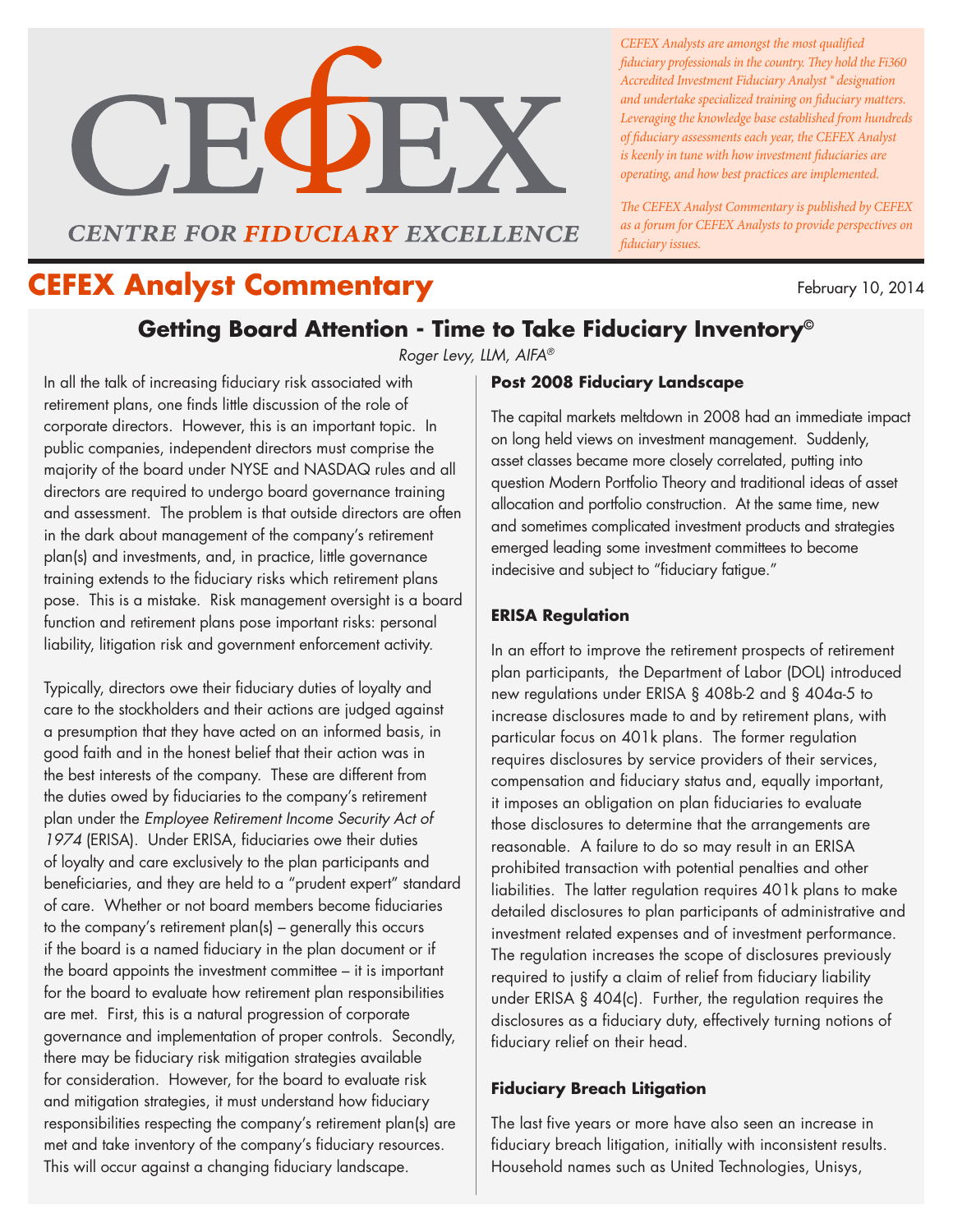Deere, and IPC saw fiduciary breach claims against them dismissed, while others, such as General Dynamics, Kraft, Bechtel, Caterpillar and Wal-Mart reached settlements rather than risk higher costs and damage awards. Some more recent cases have survived motions for dismissal, leading to decisions which reaffirm fiduciary duties and include, in some cases, significant damage awards.

#### **The ABB Decision**

Consider the decision, now on appeal, in (*Tussey v. ABB, Inc.*, No. 2-06-CV-04305, 2010 U.S. Dist. LEXIS 45240 (W.D. Mo. Mar. 31, 2012), where the Court found that the ABB fiduciaries violated their ERISA fiduciary obligations to the plan when they: failed to monitor recordkeeping costs and negotiate rebates available to the plan; selected more expensive share classes when less expensive share classes were available; failed to abide by selection and monitoring criteria contained in the plan's investment policy statement when changing fund options in the plan's investment menu; and agreed to pay Fidelity higher than market costs for recordkeeping in order to subsidize corporate services provided by Fidelity to ABB.

#### **The Edison Decision**

More recently, the 401(k) decision in the 9th U.S. Circuit Court of Appeals on March 21, 2013 in *Glenn Tibble et al. vs. Edison International et al*. found that the company breached its fiduciary responsibilities in selecting retail-class shares in an investment fund by failing to investigate the availability of cheaper, institutional-class shares in the same fund.

#### **The Lockheed Martin Appeal**

This was followed by a decision in the appeal from the dismissal of the 2006 claim against Lockheed Martin. In *Abbott v. Lockheed Martin Corporation (N0. 12-3736)*, the Seventh Circuit Court of Appeals will now allow a trial on the facts of the plaintiff's claim that plan fiduciaries imprudently selected for inclusion in the investment menu a stable value fund where, rather than containing a mix of short- and intermediateterm investments, the fund invested in short-term money market funds that did not beat inflation sufficiently to provide a meaningful retirement asset. This is the first 401k decision where the conservative nature of an investment has been questioned for underperformance. Note that this case may be headed to the US Supreme Court.

#### **Defined Benefit Plan Litigation – Weyerhaeuser**

Litigation has also involved defined benefit plans. This is uncommon because investment outcomes don't generally impact retirement benefits which are effectively guaranteed. This was demonstrated recently in *Palmason v. Weyerhaeuser Co., W.D. Wash., No. 2:11-cv-00695- RSL, 8/23/13*, which involves claims that Weyerhaeuser had adopted imprudent investment policies and guidelines with regards to the total exposure/risk of the investment portfolio. A Motion to Dismiss resulted in dismissal of claims for monetary damages because the plaintiffs could not show that the alleged breaches created an appreciable risk that the defined benefits would not be paid. However, the court did allow claims for equitable injunctive relief to continue. Accordingly, the court will now hear claims that the plan fiduciaries failed to sufficiently diversify assets and that their investment policy did not exclusively benefit plan participants but served to increase Weyerhaeuser's net income and stock price for the benefit the company and senior executives.

### **DOL Enforcement and Other Action**

In 2012, the DOL closed 3,566 civil investigations, with 2,570 (72.1%) resulting in monetary recovery of \$1.27 billion or other corrective action. 318 criminal investigations were also closed, with 117 individuals being indicted and 78 resulting convictions or guilty pleas.

Further, as part of its investigation of retirement plans, the DOL is now likely to ask whether trustees and investment committees are receiving fiduciary training. Such enquiries are becoming widely reported by ERISA attorneys who represent plan sponsors.

#### **Plan Sponsor and Investment Advisor Reaction**

Regulatory action and fiduciary breach litigation have combined to drive some plan sponsors and investment advisors to consider alternative strategies for managing retirement plan investments and the fiduciary responsibility associated with that process. Typically, these involve outsourcing the responsibilities associated with the investment process.

#### **Outsourcing Investment and Administration Functions**

Investment advisors have generally played a consulting or non-discretionary advisory role in the investment process. In this capacity, advisors have provided asset allocation and portfolio construction recommendations and investment